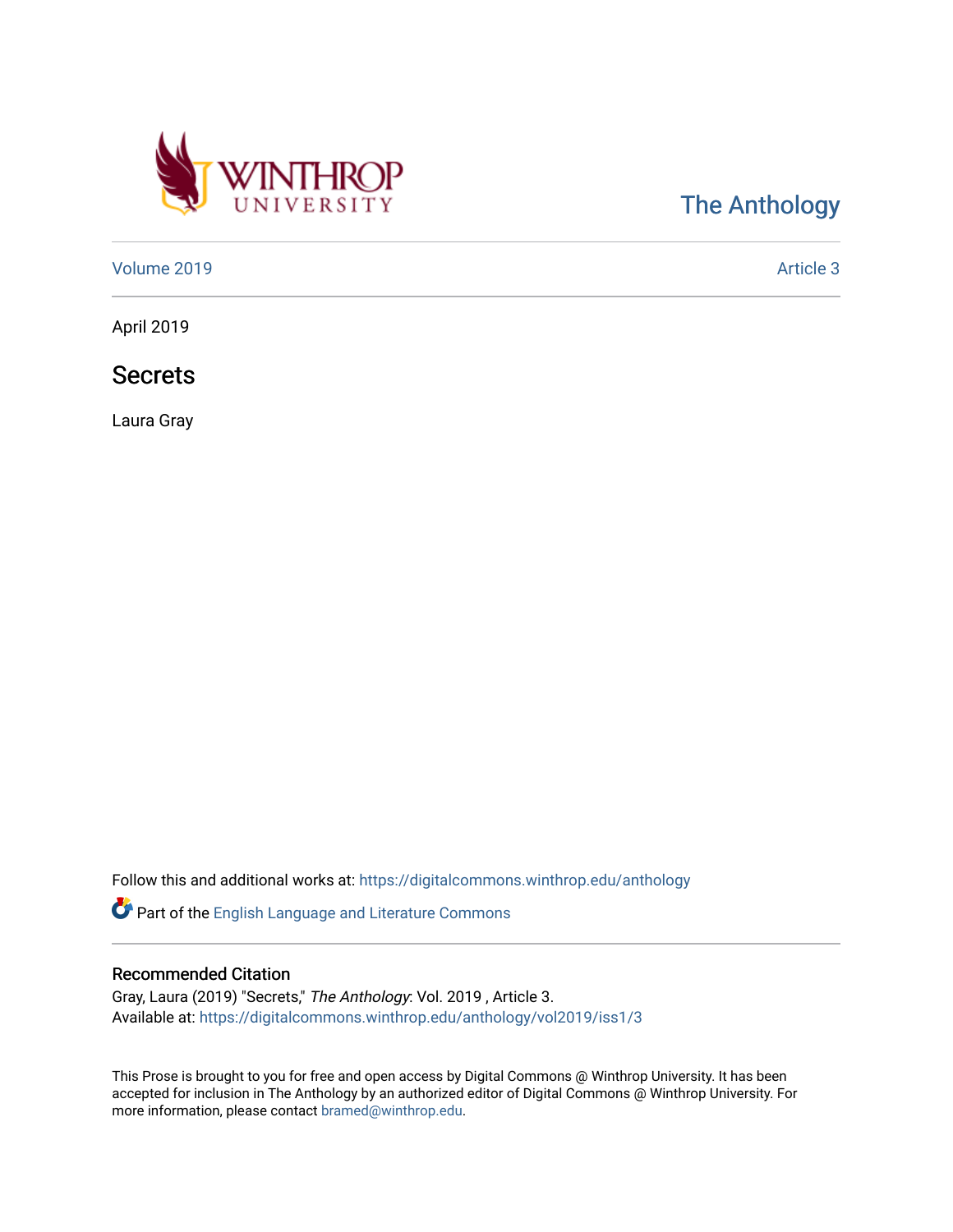## Assistant Editor's Choice

We're supposed to welcome each person who comes in. Start up a conversation amid too-pink walls and perfectly sculpted mannequin busts clad in 30DD and extra small panties, which never sell because most women just don't wear that size. We ask Her how long it's been since she was last sized. I haven't been measured, or anything, but I'm wearing the right one. We try not to offend Her as we tell Her that Most women wear the wrong size, can we please measure you? and if She lets us we have to make sure she gets the Full Bra Shopping Experience, having her try on pushups and sports bras and lacy bras and pick out a thong or two and don't forget a fragrance, even if She only came in for another Tee-Shirt bra, or another Perfect Fit. Always put a woman in the Bombshell bra, tell Her that it's our best seller, and it will make Her look like she's (sell voice) 2 ½ cup sizes bigger with it on! When she finally relents, and lets us write her name on a little pink slip and put it in a little pink holder in front of a door with a floor length mirror and a bra and panty set, a Very Sexy set, of course, we have to make sure not to let up because if She buys lots of bras we get paid better. She'll balk, but Don't worry honey we just want to get you the wardrobe of a woman. We put her in the dressing room, and gather up more slings for Her to wear, pink and lacy and least one racy one Her husband will love.

**Secrets** Laura-Gray

Secrets

 $\lfloor$  Laura-Gray

Must make sure to tell her that a Bra Wardrobe consists of at least eight different bras. When She responds with surprise, and we see Her adding up how much that costs, we lie and tell Her lots of women buy even more, and that we have at least ten, even though we would never drop 60 to 90 bucks on one of these bras we see every day and can't stand anymore. We tell her Right now I'm wearing a whatever bra we think of first, flash her a glance of the strap hooked around our thumb, and slip it back under our black shirt. She steps into the dressing room with more bras than one woman needs, into the soft yellow light designed to soften Her wrinkles and fill out her hips, make Her look prettier, sexier, better somehow so She'll think it's the bras doing it and She'll buy more, and the light beside the mirror door comes on and we, the whole store, step into